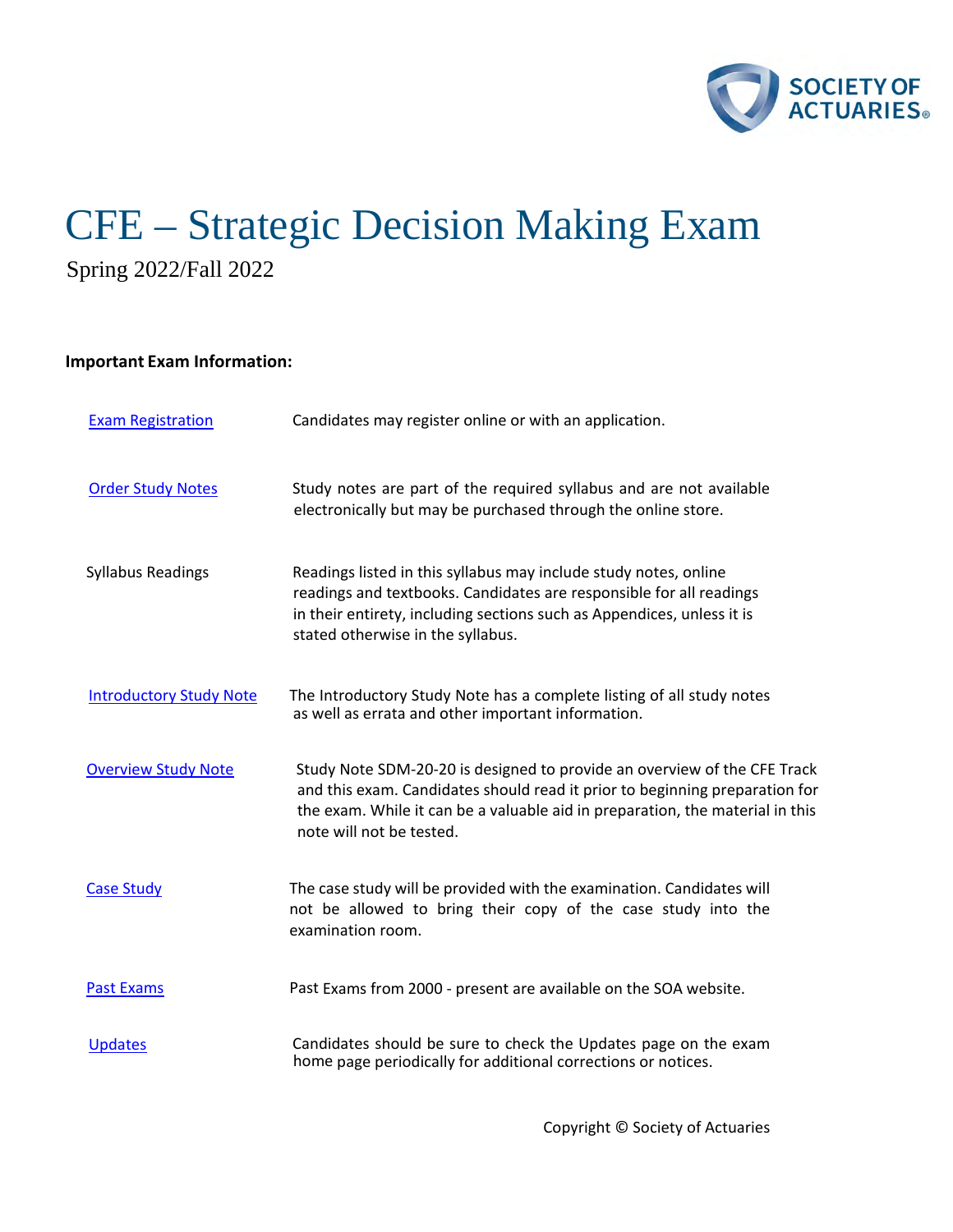# 1. **Topic: Introduction to Strategic Management**

#### **Learning Objectives**

The candidate will understand and apply strategic management concepts and frameworks to develop an organization's financial and ERM solutions.

#### **Learning Outcomes**

The Candidate will be able to:

- a) Evaluate and apply strategic management concepts, recognizing factors that affect development and implementation of strategies:
	- i. Analyze an organization's external environment and the internal organization
	- ii. Describe and apply strategic management models, including Porter's five forces and value chain analysis
	- iii. Describe types of business-level strategies and recommend an appropriate business-level strategy for a given situation
	- iv. Explain the impact of competitive dynamics on strategic management
- b) Evaluate commonly used business strategies and their application under different economic, risk and business environments:
	- i. Critique and evaluate internal/organic and external/inorganic growth strategies
	- ii. Assess and recommend business strategies under different business situations and market opportunities, utilizing the applicable strategic or change management models

- *Competitive Advantage: Creating and Sustaining Superior Performance,* Porter, Michael E., 1998
	- o Ch. 2: The Value Chain and Competitive Advantage (pp. 33-39, excluding Identifying Value Activities)
	- o Ch. 3: Cost Advantage (pp. 62-88, excluding Cost of Purchased Inputs)
	- o Ch. 4: Differentiation (pp. 119-135, excluding Lowering Buyer Cost)
	- o Ch. 7: Industry Segmentation and Competitive Advantage
- *Strategic Management: Competitiveness and Globalization, Concepts*, Hitt, Michael, Ireland, Duane, and Hoskisson, Robert, 13<sup>th</sup> Edition, 2020
	- o Ch. 1: Strategic Management and Strategic Competitiveness
	- o Ch. 2: External Environment: Opportunities, Threats, Industry Competition, and Competitor Analysis
	- o Ch. 3: Internal Organization: Resources, Capabilities, Core Competencies and Competitive Advantages
	- o Ch. 4: Business- Level Strategy
	- o Ch. 5: Competitive Rivalry and Competitive Dynamics
	- o Ch. 7: Merger and Acquisition Strategies (sections 7.1-7.4)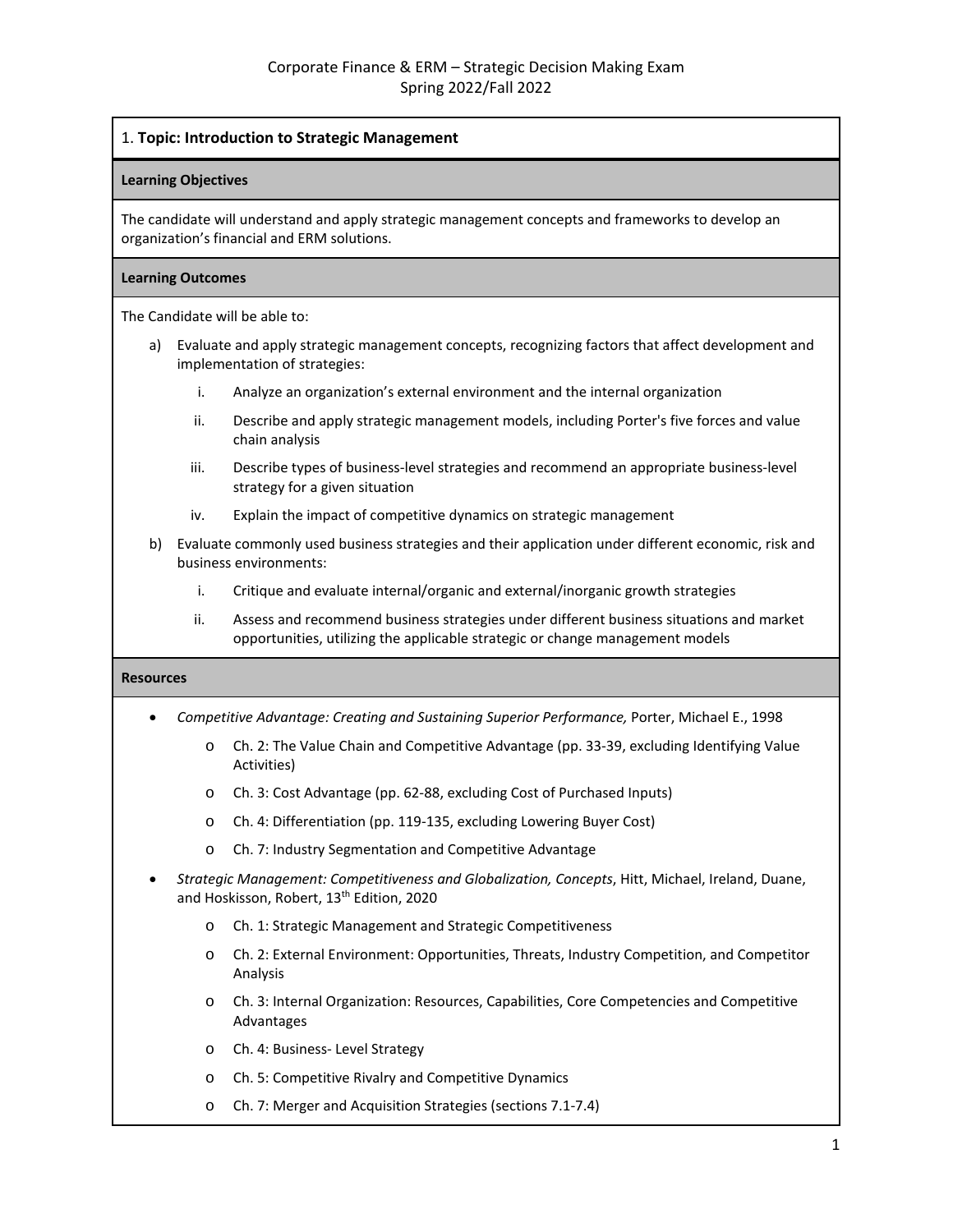- o Ch. 9: Cooperative Strategy
- o Ch. 13: Strategic Entrepreneurship
- SDM-138-14: When and When Not to Vertically Integrate
- SDM-179-19: Strategy to Beat the Odds
- SDM-191-22: What Everyone Gets Wrong about Change Management
- SDM-192-22: Cultural Change that Sticks
- SDM-193-22: Accelerate!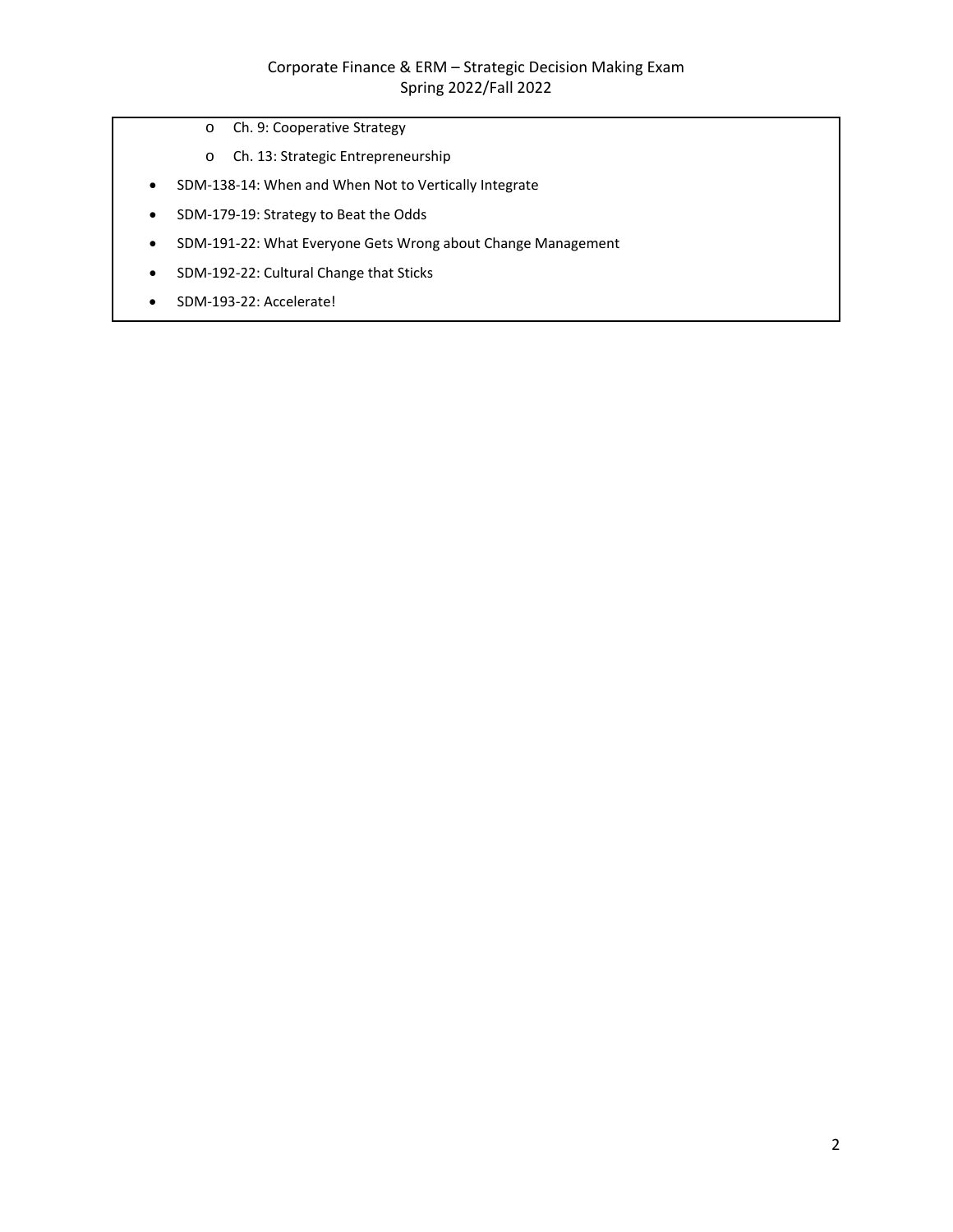# 2. **Topic: Strategic Budgeting and Value Measures**

#### **Learning Objectives**

The candidate will understand how sustainable growth and value can be created through strategic budgeting. The candidate will also understand measures of an organization's value and their uses in decision making.

#### **Learning Outcomes**

The Candidate will be able to:

- a) Explain how strategic budgeting can create value and sustainable growth
- b) Assess how effective strategic budgeting is in tracking progress of an organization's initiatives
- c) Demonstrate how an organization's strategic goals can be effectively incorporated into the financial budgeting decision making process
- d) Evaluate and recommend appropriate value measures for an organization
- e) Assess the impact of performance measures and incentives on key business decisions and stakeholder value

- *Handbook of Budgeting*, Lalli, William R., 6th Edition, 2012
	- o Ch. 2: Strategic Balanced Scorecard-Based Budgeting and Performance Management
	- o Ch. 6: Relationship between Strategic Planning and the Budgeting Process
	- o Ch. 15: Budgeting Shareholder Value (pp. 285-296)
	- o Ch. 17: Budgets and Performance Compensation
	- o Ch. 29: Budgeting: Key to Corporate Performance Management (pp. 659-665)
	- o Ch. 30: Zero-Based Budgeting
- *Damodaran on Valuation*, Damodaran, Aswath, 2nd Edition, 2006
	- o Ch. 7: Relative Valuation: First Principles
	- o Ch. 9: Value Multiples
	- o Ch. 11: Employer Equity Options and Compensation
	- o Ch. 13: The Value of Control
	- o Ch. 14: The Value of Liquidity (pp. 508-539)
- SDM-172-18: CFO Forum: Market Consistent Embedded Value Basis for Conclusions, April 2016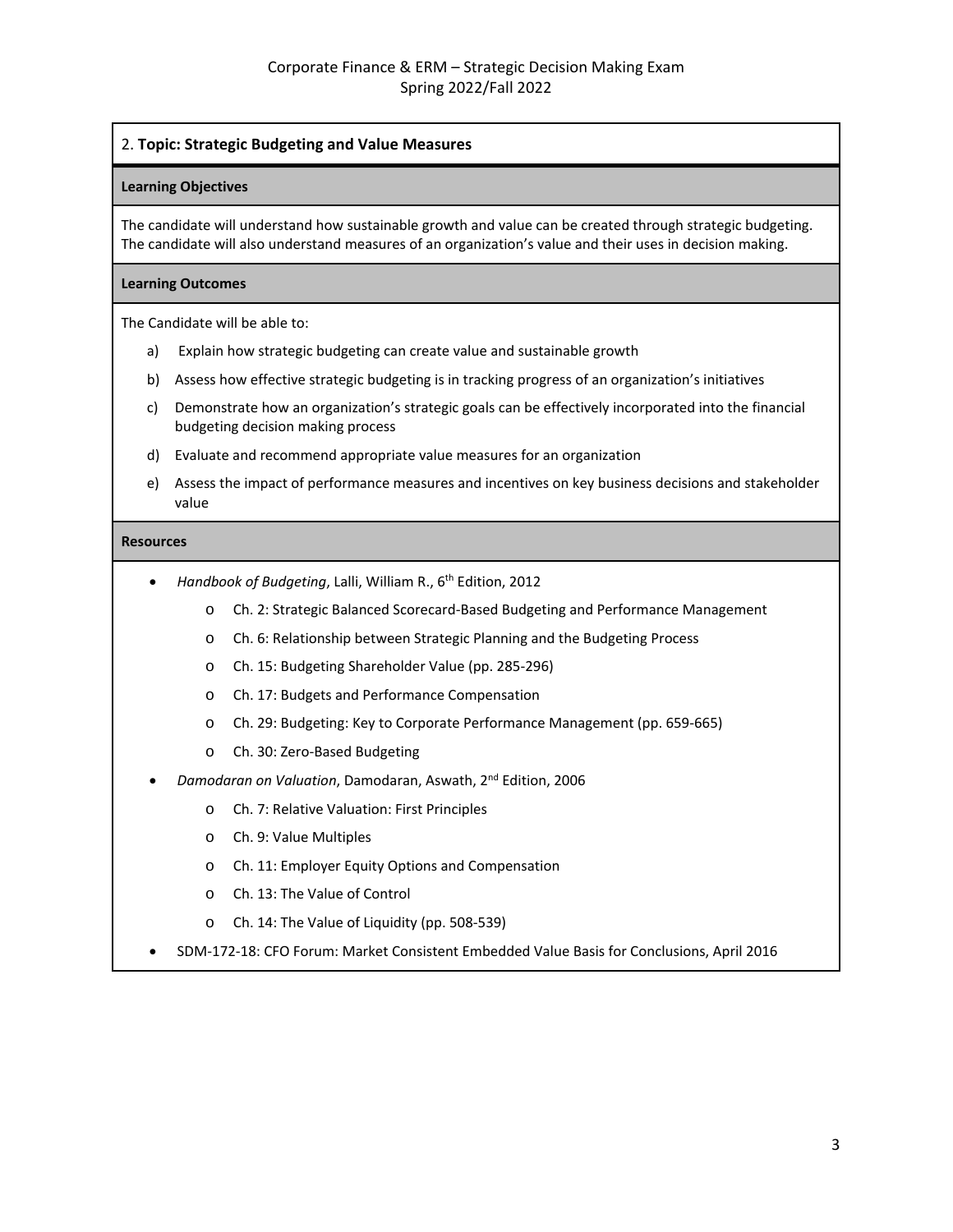# 3. **Topic: Decision Modeling and Optimization**

#### **Learning Objectives**

The candidate will understand how to apply decision making models to general managerial decisions within specified constraints.

#### **Learning Outcomes**

The Candidate will be able to:

- a) Apply fundamental techniques and frameworks of management science to make informed business decisions:
	- i. Apply linear optimization models to managerial decisions
	- ii. Develop decision trees, scenario tests, and simulation models
- b) Apply statistical and quantification methods to analyze managerial decisions with uncertain conditions:
	- i. Apply probability distributions to business situations with random variables
	- ii. Construct optimization models utilizing probability theories
- c) Evaluate business decisions using quantitative and statistical methods

- *Data, Models and Decisions: The Fundamentals of Management Science*, Bertsimas, Dimitris and Freund, Robert, 2004
	- o Ch. 1: Decision Analysis
	- o Ch. 2: Fundamentals of Discrete Probability (background only)
	- o Ch. 3: Continuous Probability Distributions and their Applications (background only)
	- o Ch. 5: Simulation Modeling: Concepts and Practice
	- o Ch. 7: Linear Optimization
	- o Ch. 8: Nonlinear Optimization
	- o Ch. 9: Discrete Optimization
	- o Ch. 10: Integration in the Art of Decision Modeling
- SDM-194-22: The Hard Side of Change Management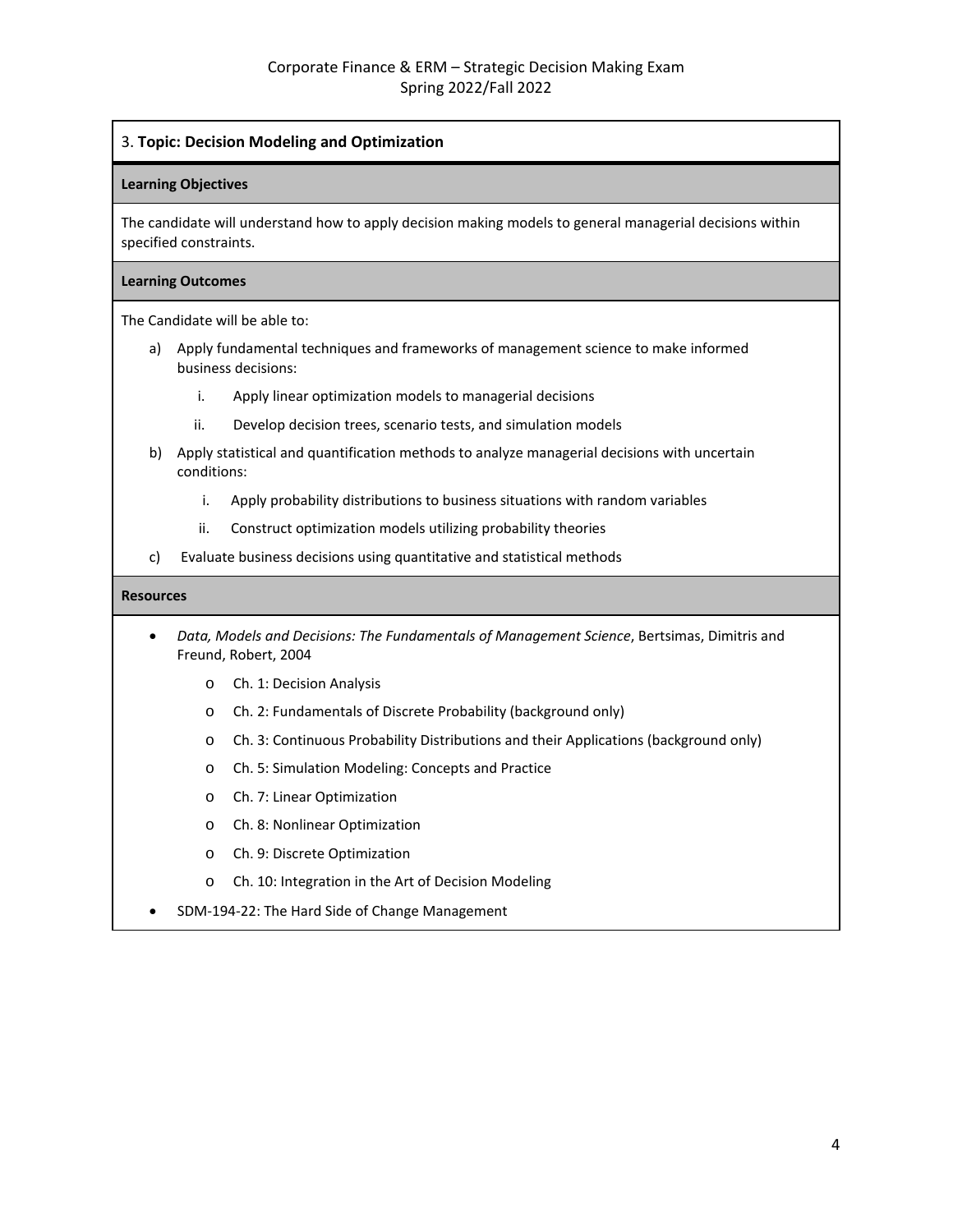# 4. **Topic: Modeling Complex Systems**

#### **Learning Objectives**

The candidate will understand how to analyze and model dynamic systems and evaluate the risks and sustainability of these complex systems.

#### **Learning Outcomes**

The Candidate will be able to:

- a) Identify and model the dynamic processes within a complex system:
	- i. Develop and apply causal loop diagrams that model the feedback structure of complex systems
	- ii. Apply stocks and flows to dynamic modeling
	- iii. Apply dynamic modeling to business decisions
- b) Explain the underlying factors that drive the sustainability and stability of a dynamic system:
	- i. Evaluate the structure and behavior of dynamic systems
	- ii. Identify the factors that contribute to risk and instability in dynamic systems
- c) Evaluate complex systems and describe how these systems can mitigate risks and improve sustainability

- *Business Dynamics*, Sterman, John D., 2000
	- o Ch. 3: The Modeling Process
	- o Ch. 4: Structure and Behavior of Dynamic Systems
	- o Ch. 5: Causal Loop Diagrams
	- o Ch. 6: Stocks and Flows
	- o Ch. 9: S-Shaped Growth: Epidemics, Innovation Diffusion, and the Growth of New Products
	- o Ch. 11: Delays (sections 11.1-11.2.4, 11.2.6-11.3.1, 11.4-11.4.1)
	- o Ch. 12: Coflows and Aging Chains
	- o Ch. 15: Modeling Human Behavior: Bounded Rationality or Rational Expectations? (excluding Challenge section, pp. 624-628)
	- o Ch. 17: Supply Chains and the Origin of Oscillations
- [How Business Dynamics Applies](https://www.soa.org/globalassets/assets/files/edu/2020/spring/intro-study-notes/how-business-dynamics-applies.pdf) to Actuaries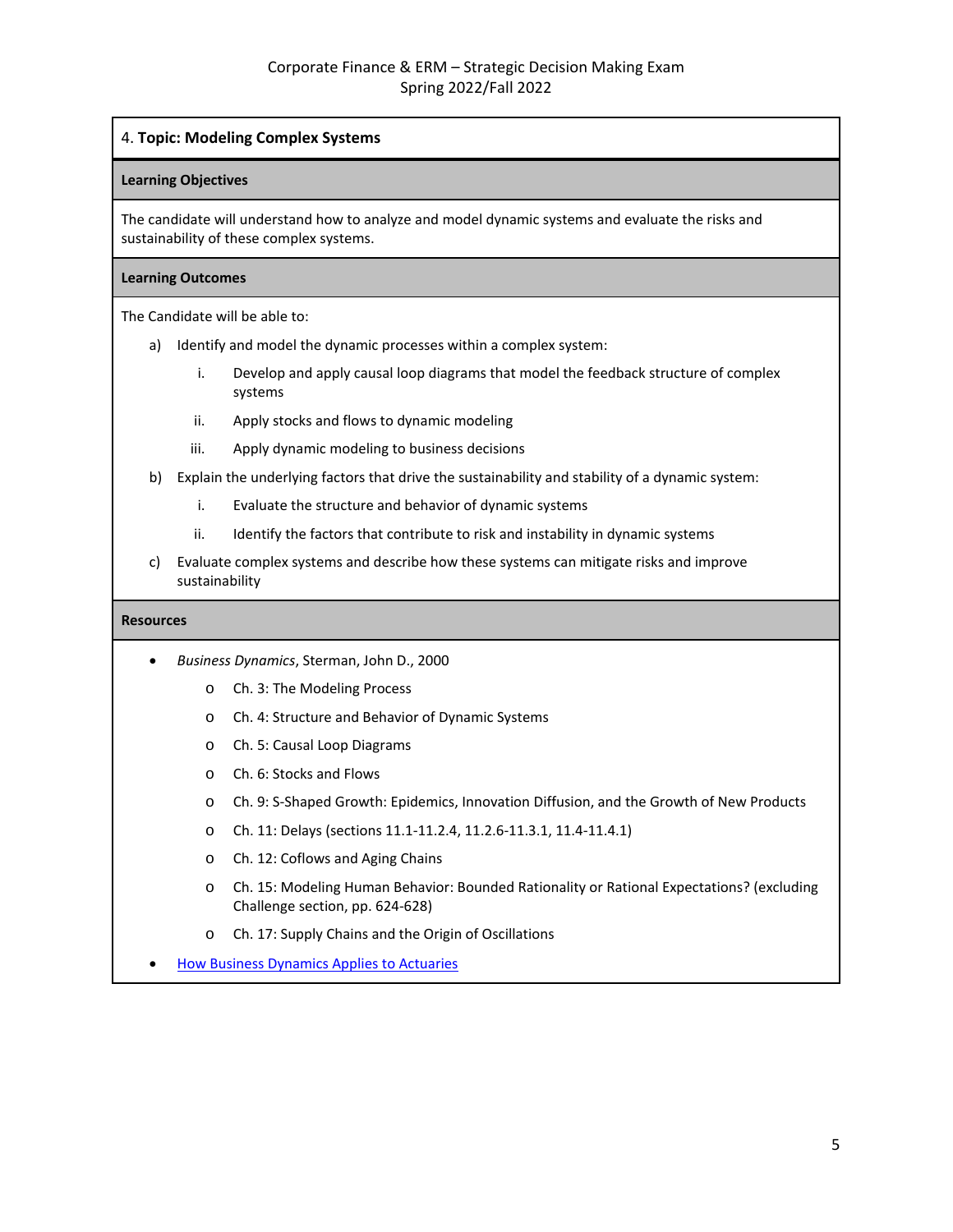# 5. **Topic: Communication and Organizational Behavior**

# **Learning Objectives**

The candidate will understand the role that organizational behavior and communication play in organizational decision making and efficacy, as well as understand how ineffective communication is a risk to organizations.

# **Learning Outcomes**

The Candidate will be able to:

- a) Apply best practice techniques to structure and communicate ideas logically and persuasively:
	- i. Explain differences between good and poor communication techniques and their implications
	- ii. Apply techniques to structure ideas logically
	- iii. Develop clear fact-based messages that can be communicated persuasively
- b) Evaluate the impact of human behavior factors on the effectiveness of decision-making processes within organizations:
	- i. Explain the role of cognitive biases on making suboptimal individual decisions
	- ii. Evaluate the role of organizational behavior on organizational decision-making processes and efficacy
- c) Evaluate the importance of communication to the decision-making processes, change management and implementation of organizational strategies:
	- i. Explain why communication is strategically important to organizations
	- ii. Describe how information is communicated within organizations
	- iii. Describe organizational and individual barriers to effective communication
	- iv. Identify the risks of ineffective communication
	- v. Explain how to overcome communication barriers and minimize risks of ineffective communication

- *The Pyramid Principle: Logic in Writing and Thinking*, Minto, Barbara, 3rd Edition, 2010
	- o Ch. 1: Why a Pyramid Structure?
	- o Ch. 2: The Substructures within the Pyramid
	- o Ch. 3: How to Build a Pyramid Structure
	- o Ch. 5: Deduction and Induction: The Difference
	- o Ch. 8: Questioning the Problem-Solving Process
- *Organizational Behavior*, Hitt, Michael, Miller, C. Chet, and Colella, Adrienne, 5th Edition, 2018
	- o Ch. 9: Communication
	- o Ch. 10: Decision Making by Individuals and Groups
	- o Ch. 11: Groups and Teams